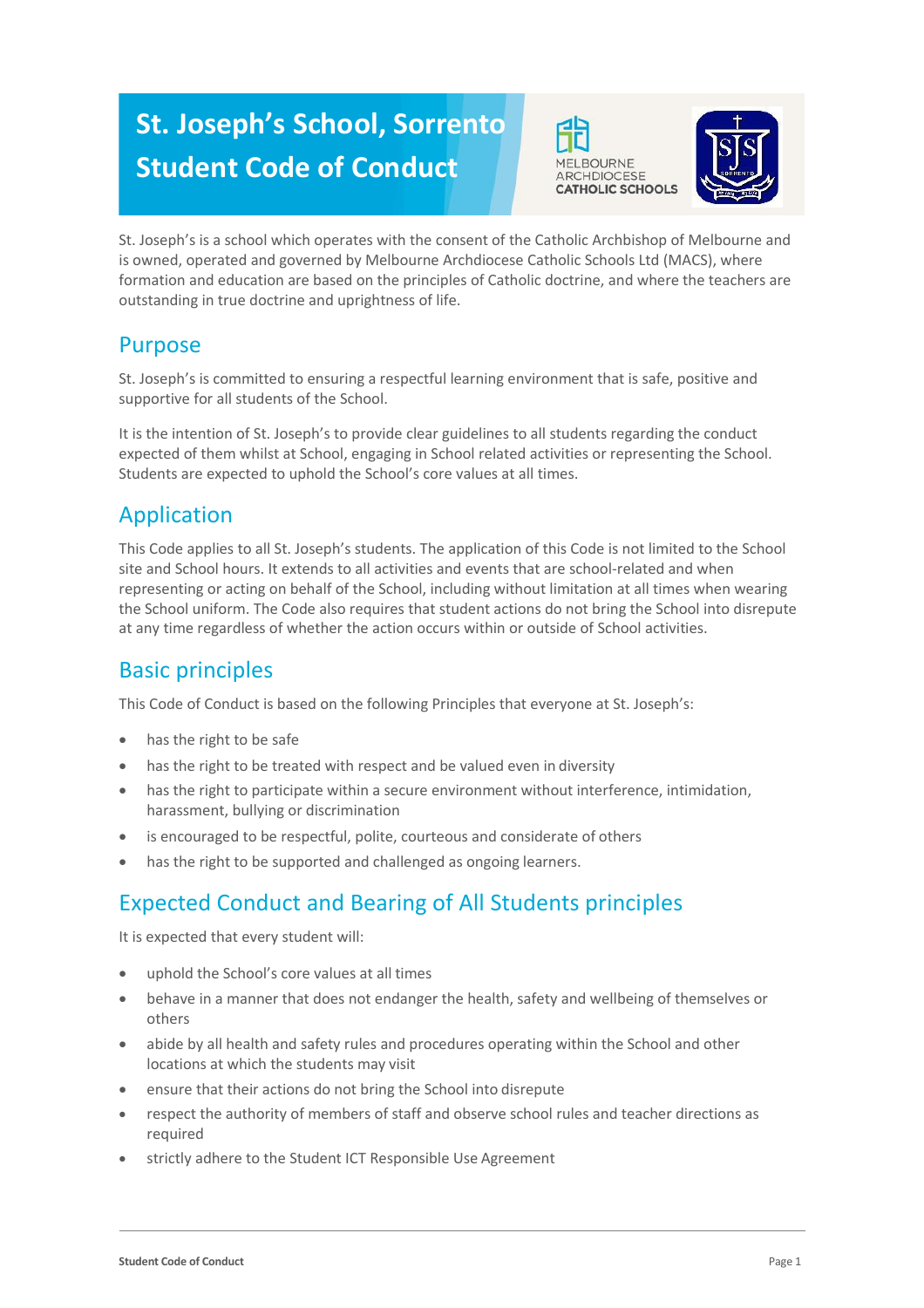- be respectful and supportive of the school's beliefs and values
- behave with courtesy and consideration for others.
- refrain from all forms of bullying, harassment, racial vilification and discrimination of any nature
- report any behaviour of other students that is harmful to other students or to the teachers or School
- support other students, or seek help for other students who need assistance or are in a vulnerable situation
- refrain from behaviour which would interrupt the work of any class or hinder the learning opportunities of other students
- respect school property and the property of staff, contractors, visitors and other students;
- be punctual and attend all classes
- remain in the School grounds during the School day unless otherwise approved by the Principal
- complete work set by teachers promptly and to the best of their ability and to take full advantage of the educational opportunities offered at the School
- dress neatly and with due regard for health, hygiene and safety in accordance with the School's uniform requirements.

#### Unacceptable conduct

Unacceptable conduct includes, but is not limited to:

- touching, handling, pushing or otherwise physically or sexually engaging with students or others in a manner which is not appropriate and may endanger the health, safety and wellbeing of that person
- any form of physical or verbal violence including fighting, assault or threats of violence, bullying, name calling, racial discrimination or discrimination on grounds of disability, appearance or religion
- any form of cyber bullying or cyber abuse
- theft or misuse of property belonging to other students or the School
- sending inappropriate, offensive or explicit text messages, photos or videos
- language or conduct which is likely to offend, harass, bully or unfairly discriminate against any student, teacher, contractor or visitor
- the use of inappropriate or profane words or gestures and images
- unacceptable class attendance levels
- being uncooperative with teachers during class or school activities and generally disrupting planned activities.

#### Supporting Positive Behaviour

The School's Behaviour Management Policy is based on a model of Positive Behaviour Support. This is a model that acknowledges the positive behaviour of the majority of students, puts strategies into place to model and specifically teach expected behaviours and targets focussed support (including staged sanctions) for the minority of students that do not embrace positive behaviour.

#### Breach of Student Code of Conduct

Students who breach the Code of Conduct may be sanctioned by the class teacher or school principal as deemed appropriate given the nature of breach and the age of the student. (cf. Behaviour Management Policy)